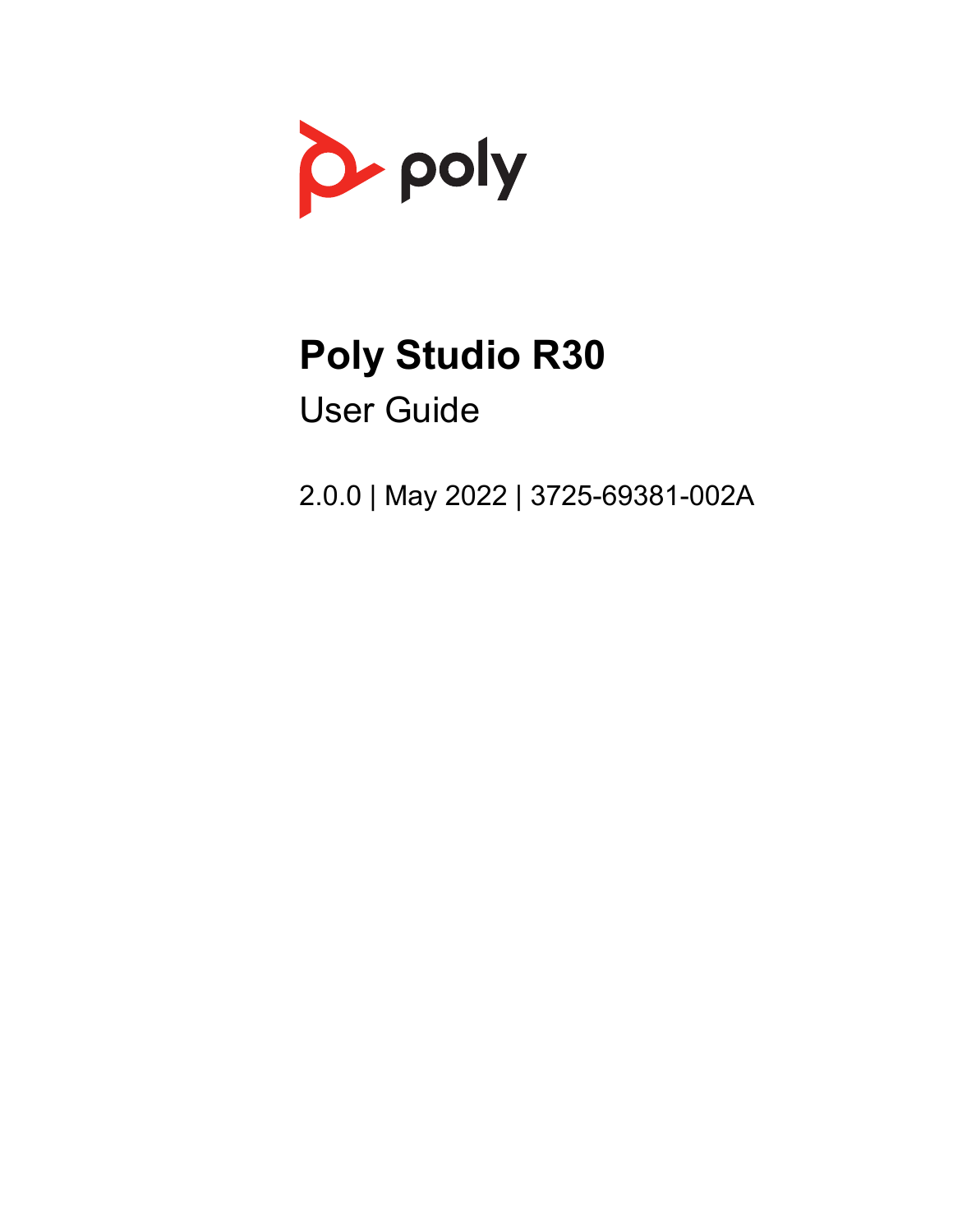## Contents

| Before You Begin                                                                                                                                                                                                               |  |
|--------------------------------------------------------------------------------------------------------------------------------------------------------------------------------------------------------------------------------|--|
|                                                                                                                                                                                                                                |  |
|                                                                                                                                                                                                                                |  |
|                                                                                                                                                                                                                                |  |
|                                                                                                                                                                                                                                |  |
|                                                                                                                                                                                                                                |  |
|                                                                                                                                                                                                                                |  |
| Powering On and Off <b>with the continuum continuum contract</b> 5                                                                                                                                                             |  |
| Poly Studio R30 LED Status Indicators members manufacture and an according to the manufacture and status and t                                                                                                                 |  |
|                                                                                                                                                                                                                                |  |
|                                                                                                                                                                                                                                |  |
|                                                                                                                                                                                                                                |  |
|                                                                                                                                                                                                                                |  |
|                                                                                                                                                                                                                                |  |
|                                                                                                                                                                                                                                |  |
|                                                                                                                                                                                                                                |  |
|                                                                                                                                                                                                                                |  |
|                                                                                                                                                                                                                                |  |
|                                                                                                                                                                                                                                |  |
|                                                                                                                                                                                                                                |  |
| Updating Firmware municipality and the manufacture of the state of 11                                                                                                                                                          |  |
|                                                                                                                                                                                                                                |  |
|                                                                                                                                                                                                                                |  |
|                                                                                                                                                                                                                                |  |
| Using the Remote Control measurement control and the manufacture of the measurement control of the measurement of the measurement of the measurement of the measurement of the measurement of the measurement of the measureme |  |
| Poly Studio R30 Remote Control Features (2008) 2014 12: 2015 00:00 12:00 12:00 12:00 12:00 12:00 12:00 12:00 1                                                                                                                 |  |
|                                                                                                                                                                                                                                |  |
|                                                                                                                                                                                                                                |  |
|                                                                                                                                                                                                                                |  |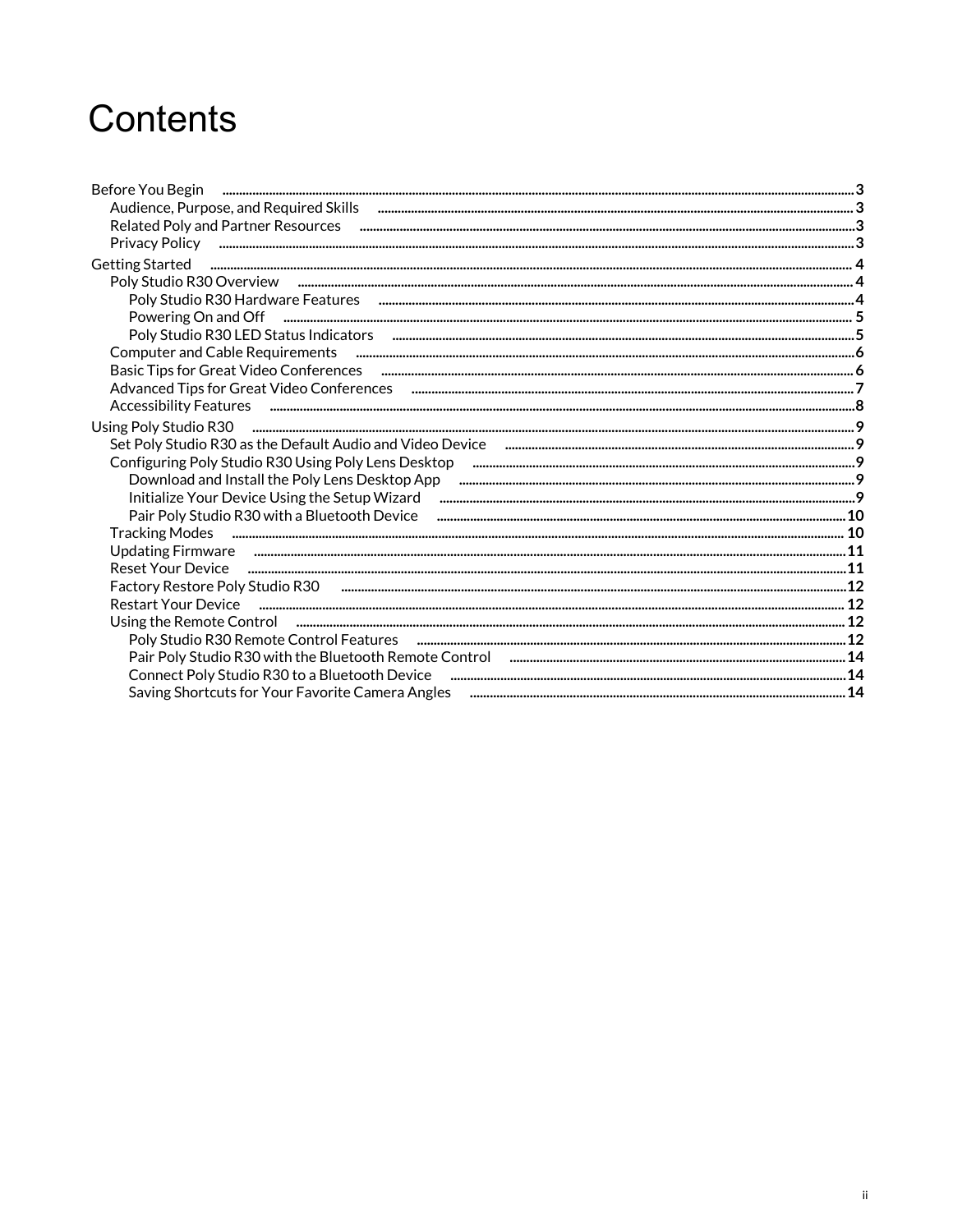## <span id="page-2-0"></span>Before You Begin

Learn overview information and references about Poly Studio R30, an all-in-one USB video bar designed for huddle spaces or small room collaboration.

## **Audience, Purpose, and Required Skills**

This guide is intended for beginning users, as well as intermediate and advanced users who want to learn how to use the features available with Poly Studio R30.

## **Related Poly and Partner Resources**

See the following sites for information related to this product.

- Poly [Support](https://www.poly.com/us/en/support) is the entry point to online product, service, and solution support information. Find product-specific information such as Knowledge Base articles, Support Videos, Guide & Manuals, and Software Releases on the Products page, download software for desktop and mobile platforms from Downloads & Apps, and access additional services.
- The Poly [Documentation](https://docs.poly.com/) Library provides support documentation for active products, services, and solutions. The documentation displays in responsive HTML5 format so that you can easily access and view installation, configuration, or administration content from any online device.
- The Poly [Community](https://community.polycom.com/) provides access to the latest developer and support information. Create an account to access Poly support personnel and participate in developer and support forums. You can find the latest information on hardware, software, and partner solutions topics, share ideas, and solve problems with your colleagues.
- The Poly Partner [Network](https://www.poly.com/us/en/partners) is a program where resellers, distributors, solutions providers, and unified communications providers deliver high-value business solutions that meet critical customer needs, making it easy for you to communicate face-to-face using the applications and devices you use every day.
- Poly [Services](https://www.poly.com/us/en/products/services) help your business succeed and get the most out of your investment through the benefits of collaboration. Enhance collaboration for your employees by accessing Poly service solutions, including Support Services, Managed Services, Professional Services, and Training Services.
- With [Poly+](https://www.poly.com/us/en/products/services/support/poly-plus) you get exclusive premium features, insights and management tools necessary to keep employee devices up, running, and ready for action.
- Poly [Lens](https://www.poly.com/us/en/products/services/cloud/poly-lens) enables better collaboration for every user in every workspace. It is designed to spotlight the health and efficiency of your spaces and devices by providing actionable insights and simplifying device management.

## **Privacy Policy**

Poly products and services process customer data in a manner consistent with the Poly [Privacy](https://www.poly.com/us/en/legal/privacy) Policy. Please direct comments or questions to **privacy@poly.com.**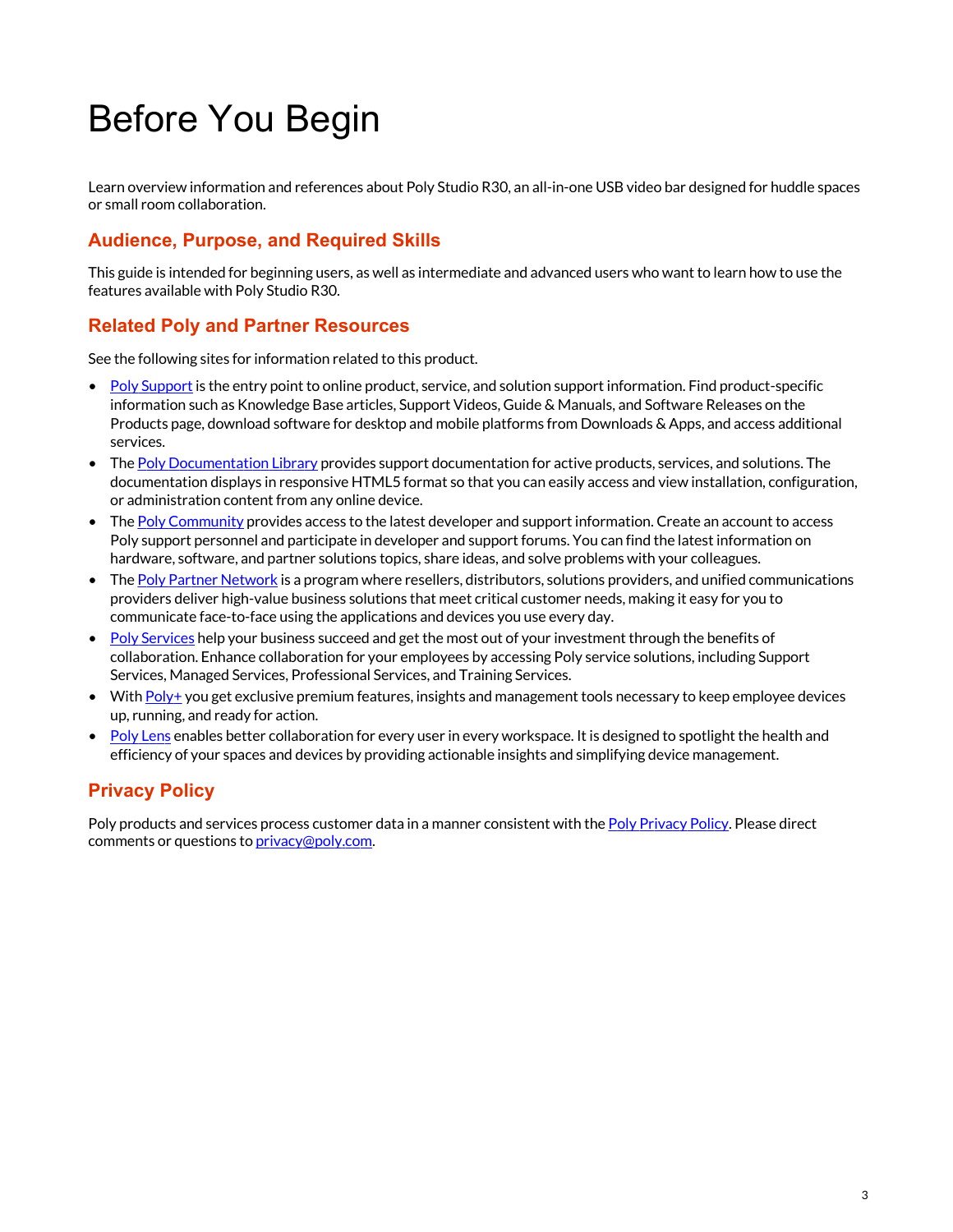# <span id="page-3-0"></span>Getting Started

Poly Studio R30 USB video bar delivers high-quality video and audio experiences into huddle spaces or small room collaboration.

## **Poly Studio R30 Overview**

Poly introduces Poly Studio R30, a new all-in-one plug-and-play USB video bar product, optimized for huddle spaces or small room collaboration.

Poly Studio R30 includes the following features:

- Ultra-wide 120-degree field of view, up to 4K resolution, and 5× digital zoom (5× when tracking is off, otherwise 4×)
- High-fidelity audio powered by a three-mic array and a mono speaker with a passive radiator
- Poly NoiseBlockAI on transmitted and received audio
- Acoustic Fence with Beam Shaping
- Poly DirectorAI, which includes automatic speaker tracking and group framing, presenter mode, and conversation mode
- Optional Bluetooth remote control
- Network-based device management
- Poly Lens integration
- Certification by multiple platforms phase by phase (see latest Data Sheet for details)

#### **Note:**

Poly Studio R30 supports 4K video when you have the following:

- Software client or conferencing platform that supports 4K
- Monitor that supports 4K resolution
- USB 3.0 cable
- PC capable of 4K graphics with USB 3.0 port (if using software client)

#### **Poly Studio R30 Hardware Features**

The following figures display the hardware features on the Poly Studio R30 USB video bar. The table lists each feature numbered in the figures.

#### **Front View**



#### **Poly Studio R30 Hardware Feature Descriptions**

| <b>Ref. Number</b> | <b>Feature</b> | <b>Description</b>                              |
|--------------------|----------------|-------------------------------------------------|
|                    | Camera         | 120-degree camera with up to 5x digital<br>zoom |
| 2                  | LED indicator  | Indicates the device status                     |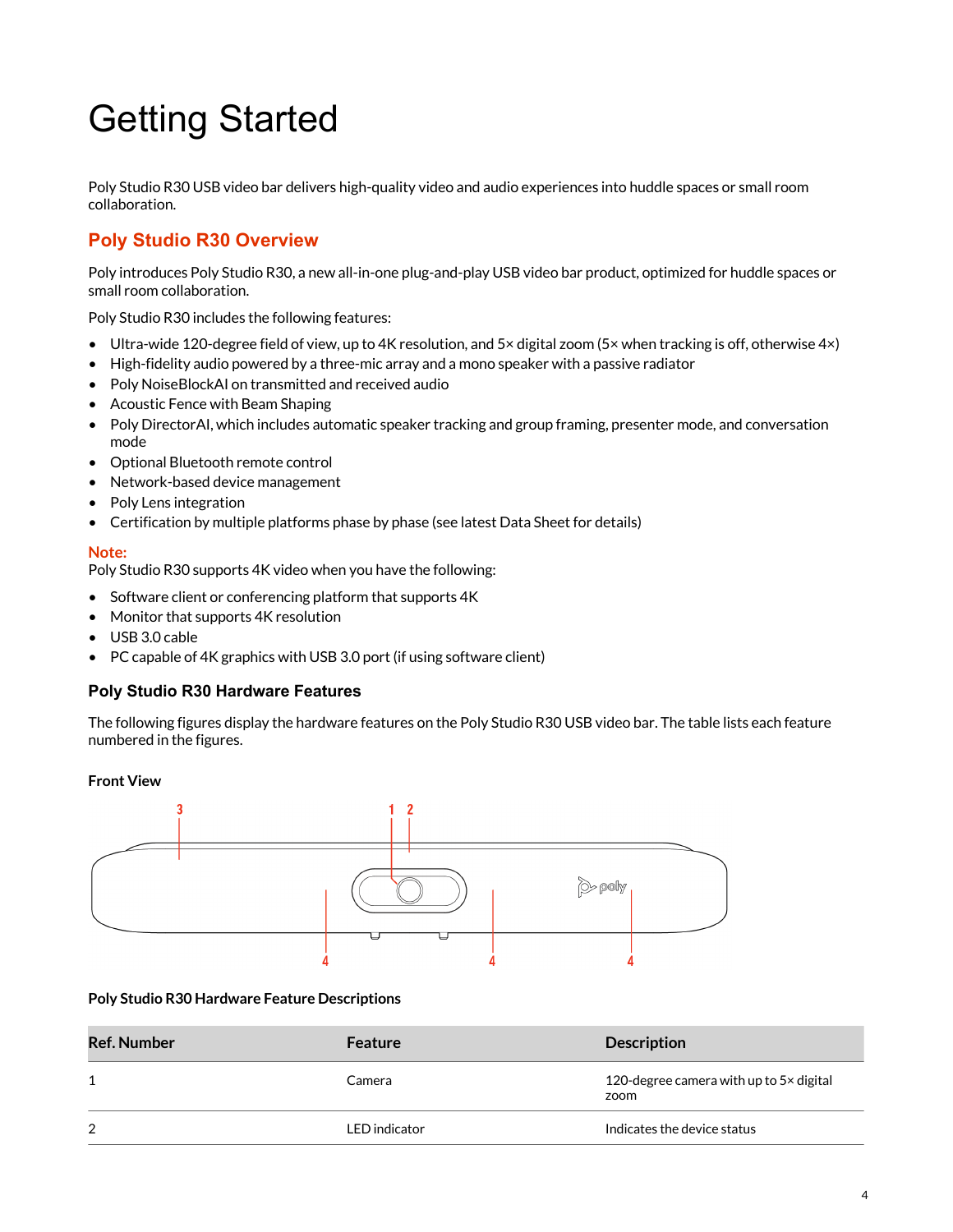<span id="page-4-0"></span>

| <b>Ref. Number</b> | <b>Feature</b> | <b>Description</b>    |
|--------------------|----------------|-----------------------|
| 3                  | Speaker        | Provides audio output |
| -4                 | Microphones    | Captures audio        |

#### **System Ports**



#### **Poly Studio R30 Port Descriptions**

| <b>Ref. Number</b> | <b>Description</b>                           |
|--------------------|----------------------------------------------|
| 1                  | USB-A ports                                  |
| 2                  | Power cord port                              |
| 3                  | USB-C port (for connecting to your computer) |
| 4                  | Factory restore pinhole                      |
| 5                  | Security lock                                |

#### **Powering On and Off**

The Poly Studio R30 doesn't have a power button. When you plug in the power cord, the device turns on.

#### **Poly Studio R30 LED Status Indicators**

Your device provides an LED above the camera to help you understand the device's behaviors. The following table lists each LED and its associated status.

#### **Poly Studio R30 LED Status Indicators**

| <b>Color and Pattern</b> | <b>Description</b>                                                                                                                                               |  |
|--------------------------|------------------------------------------------------------------------------------------------------------------------------------------------------------------|--|
| Solid white              | One of the following:<br>Powered on and ready<br>$\bullet$ Out of a call and idle<br>• Attached to a system in a call, but the camera and microphone<br>are idle |  |
| Pulsing white            | Boot initialization in progress                                                                                                                                  |  |
| Pulsing amber            | Firmware update in progress                                                                                                                                      |  |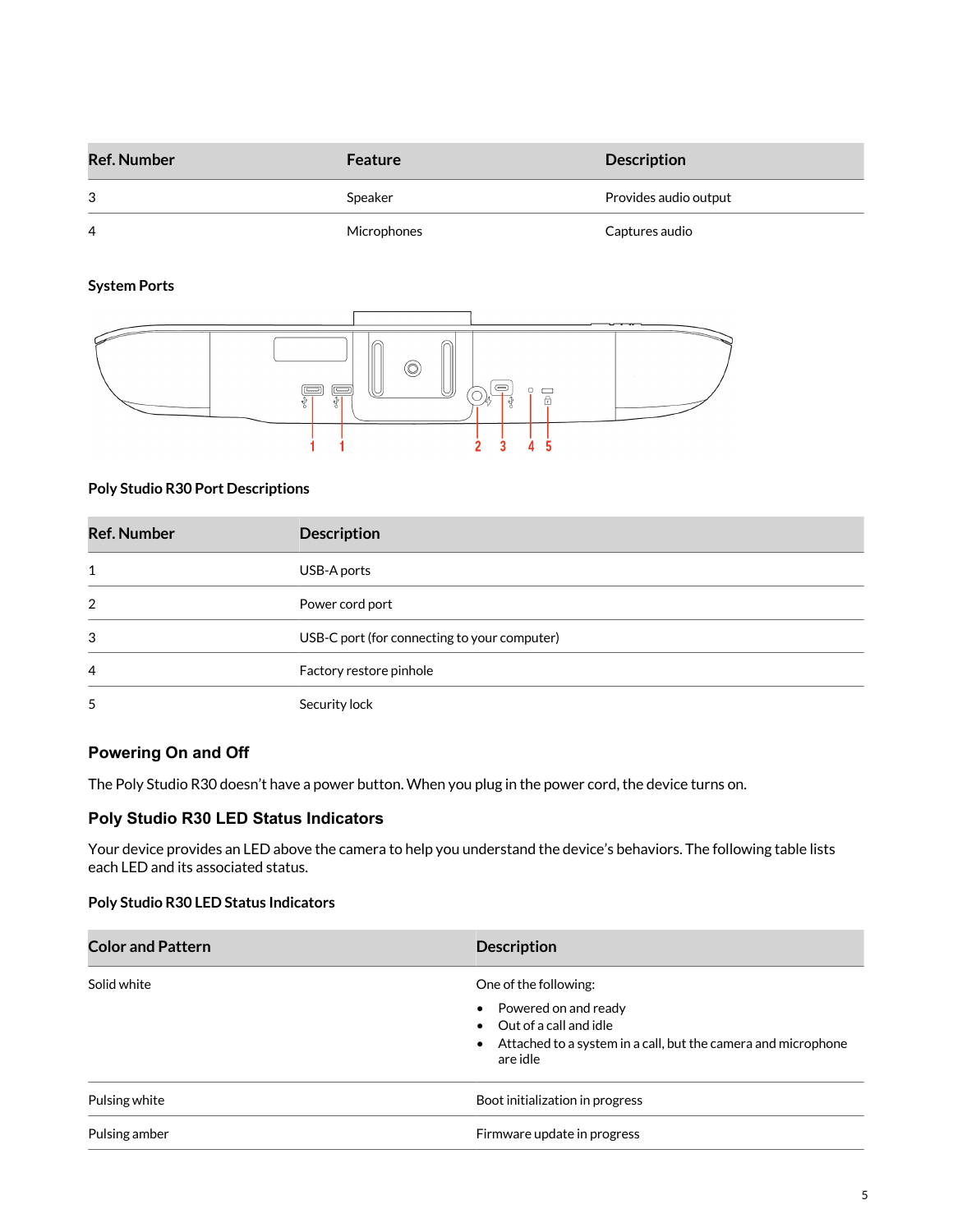<span id="page-5-0"></span>

| <b>Color and Pattern</b>   | <b>Description</b>                                                           |
|----------------------------|------------------------------------------------------------------------------|
| Alternating blue and white | Bluetooth in discovery                                                       |
| Solid blue                 | Bluetooth paired                                                             |
| Solid green                | One of the following:<br>Microphone in use during a call<br>Camera is active |
| Green blinking twice       | Muted video                                                                  |
| Solid dim green            | Speaker is outside the range of Acoustic Fence with Beam<br>Shaping          |
| Solid red                  | Muted microphone                                                             |
| Red blinking three times   | Muted audio but speaking voice detected                                      |

## **Computer and Cable Requirements**

Make sure that your computer and USB cable meet the following requirements to use a Poly Studio R30 USB video bar as the camera and audio accessory.

Your computer must have one of the following operating systems:

- Windows 10 or 11
- macOS 10.15, 11, or 12

Due to the current USB 3.0 cable length limit, Poly Studio R30 provides a USB 2.0 cable to enable better deployment for small meeting rooms. For the best video conferencing experience, Poly highly recommends to use the USB cable that comes with Poly Studio R30 to connect to your PC or device.

#### **Note:**

Poly Studio R30 supports 4K video when you have the following:

- Software client or conferencing platform that supports 4K
- Monitor that supports 4K resolution
- USB 3.0 cable
- PC capable of 4K graphics with USB 3.0 port (if using software client)

Note the following limitations with USB connections:

- Using a third-party USB-C to USB-C cable may affect device performance, or your device may not work at all.
- Using a third-party USB-C to USB-A adapter may affect video quality.

#### **Related Tasks**

[Set Poly Studio R30 as the Default Audio and Video Device](#page-8-0) on page 9

#### **Basic Tips for Great Video Conferences**

Use the following basic tips and guidelines to enhance or improve your experiences during video conferences.

• Mount and position the camera so that your eyes are level with the top third of your screen and your face appears in the middle area of the video stream.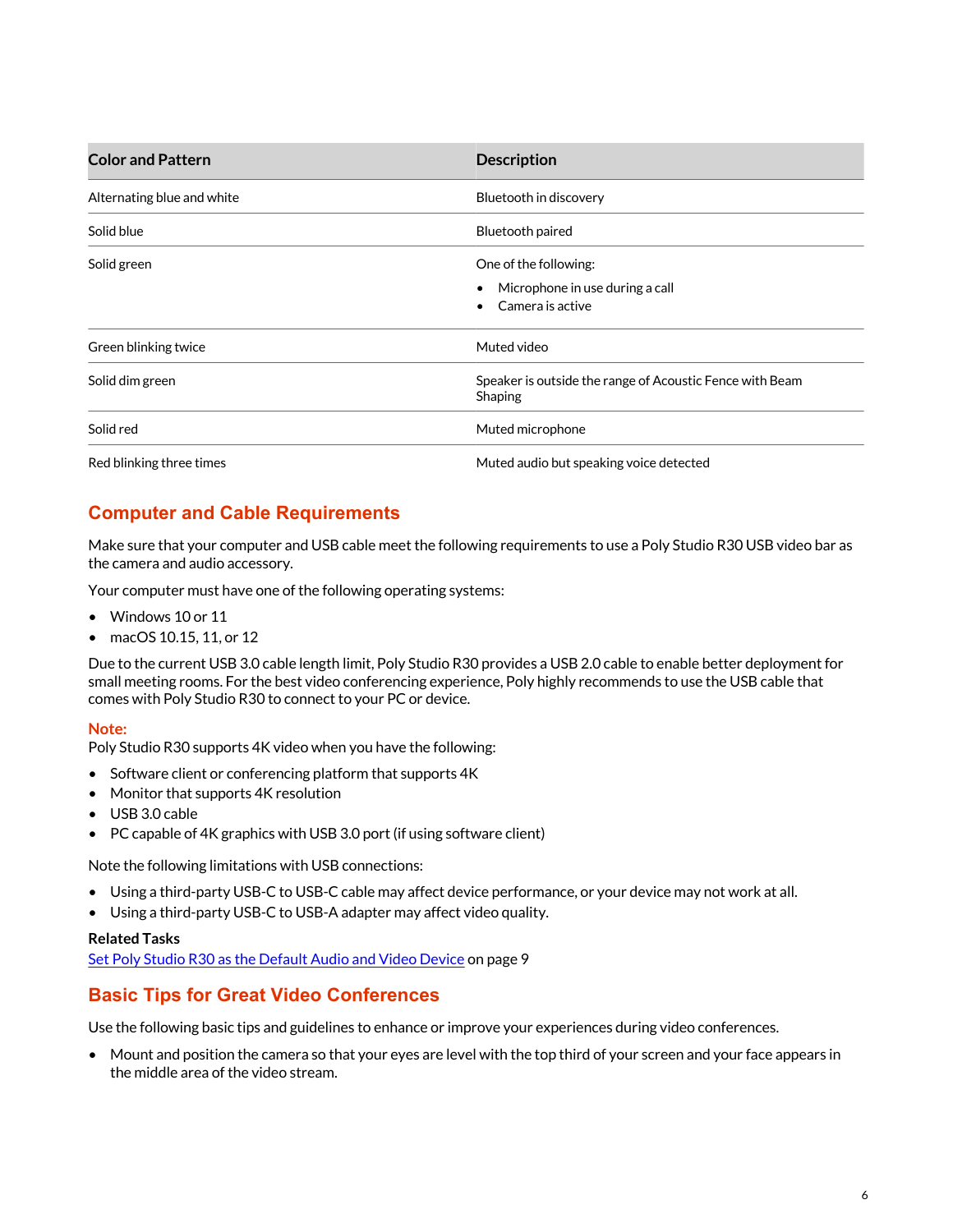<span id="page-6-0"></span>

- Avoid wearing bright colors, all-light or all-dark clothing, or very busy patterns like small checks or narrow stripes. Light pastels and muted colors look the best on the screen.
- Preview your video stream before you join a meeting to make sure that you don't have shadows on your face and that your camera settings are configured correctly.
- Speak in your normal voice.

## **Advanced Tips for Great Video Conferences**

Use the following basic tips and guidelines to enhance or improve your experiences during video conferences.

#### **Camera and People Positioning**

- Try not to fidget too much, especially if you're the only one on camera.
- Include all the people in the room (if possible), or introduce everyone in the room at the beginning of a meeting.



- Keep the view focused on people and not the background or room furnishings.
- In an office, position the monitor to an appropriate angle to avoid capturing potential distractions in your video (for example, other people, pets, or TVs).

#### **Clothing, Furnishings, and Backgrounds**

- To avoid disruptions, exclude the following from the camera view: light sources, tables, chairs, walls, busy decorations, and the floor.
- To avoid funny effects, wear clothes that contrast with the background instead of blending into it and make sure nothing in the background seems to stick out of anyone's head.
- Avoid glossy tabletops, strong colors, or bold wood grain in the room. The best table surface color is a flat satin finish in neutral gray.
- A wall that's painted light gray with a touch of blue works best as a background. Video conferencing systems use a gray or blue reference image to process the video, so a background in that color helps to enhance the video you send.
- Try to keep dry-erase whiteboards out of the camera field of view. Be aware that other people in the meeting might see what's written on the whiteboards.

#### **Lighting**

- Close any curtains, drapes, or blinds over your windows. Daylight is a variable light source and can conflict with interior room lighting.
- Bright lighting increases the range of in-focus objects, but inappropriate direct lighting might make you look harsh or somber. Poly recommends using indirect fluorescent lighting in a midrange, neutral color temperature (3600 K to 4500 K). You can find the color temperature of your lighting on the packaging.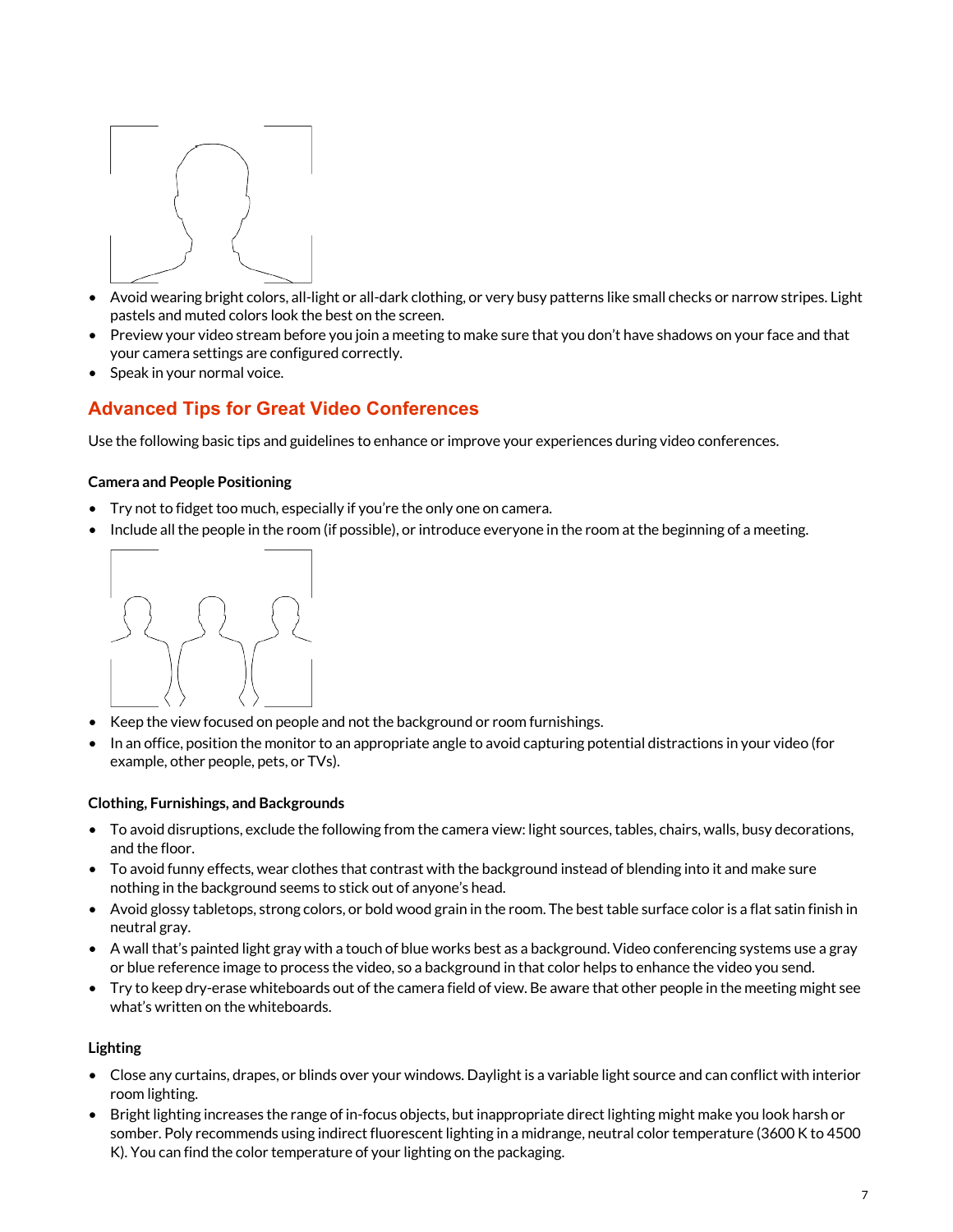#### <span id="page-7-0"></span>**Audio and Noise**

- Mute your audio when you're silent or before you move your audio device.
- Keep your windows and doors closed to minimize unwanted noises.
- Close any drapes or blinds over your windows. The glass from windowpanes can cause issues with acoustics due to reflection.
- On the , Poly NoiseBlockAI helps the microphone eliminate unwanted noises while picking up your voice. If you're not using Poly NoiseBlockAI technology, consider these additional audio suggestions:
	- Don't obstruct your microphone with papers or other objects.
	- Avoid tapping on the table or rustling papers.
	- Avoid typing while unmuted.

### **Accessibility Features**

Poly Studio R30 includes a number of features to accommodate users with disabilities.

| <b>Accessibility Feature</b>    | <b>Description</b>                                                                                                                                                             |
|---------------------------------|--------------------------------------------------------------------------------------------------------------------------------------------------------------------------------|
| Visual and audio notifications  | LED indicators let you know when status changes, functions work, and whether<br>features are enabled. In most cases an audio tone accompanies the LED<br>changes.              |
| Built-in speaker and microphone | Poly Studio R30 has an integrated speaker and microphone that enable you to<br>hear audio and speak without having to use a headset.                                           |
| Powerful sound detection        | The microphones pick up sound within 3.66 m (12 ft).                                                                                                                           |
| 120-degree field of view        | The ultra-wide view captures your movements without needing to adjust the<br>camera.                                                                                           |
| Automatic speaker-tracking      | The camera automatically tracks and frames the speaker, enabling free<br>movement.                                                                                             |
| Tactile buttons                 | The mechanical buttons on the remote control and on the device provide visual<br>contrast to enable you to control the system and to perform tasks such as<br>answering calls. |
| Adjustable volume               | You can raise or lower the volume using the optional remote control.                                                                                                           |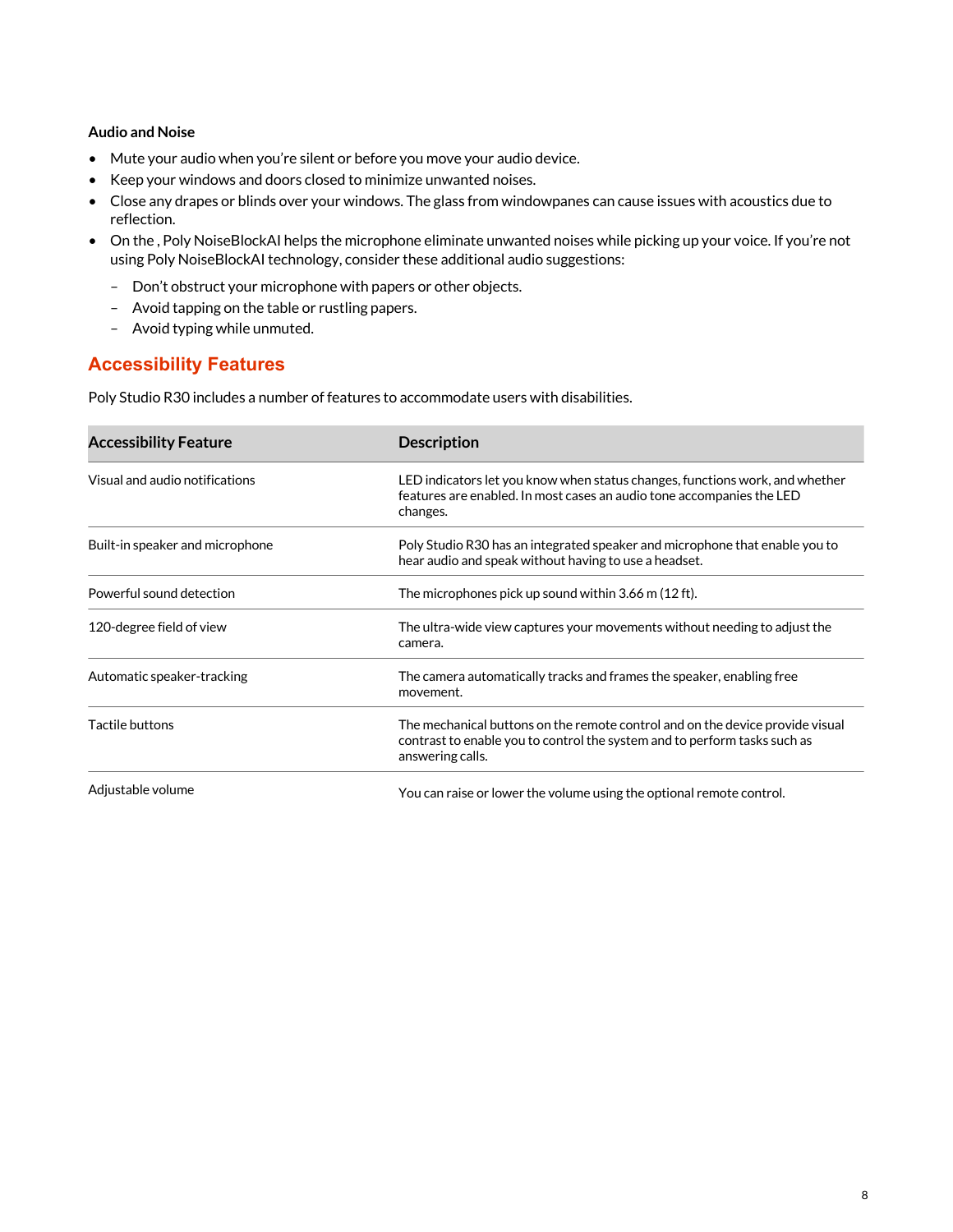# <span id="page-8-0"></span>Using Poly Studio R30

Once you plug in the power cable, you can start using the Poly Studio R30 device.

Connect the Poly Studio R30 device to your laptop or computer with the USB cable. Additionally, you can also connect it to your Bluetooth host devices.

## **Set Poly Studio R30 as the Default Audio and Video Device**

If you use the Poly Studio R30 device with a supported application for video calls, you may need to set Poly Studio R30 as the default audio and video device for your application.

For a better experience, Poly recommends that you use your Poly device as both the audio and video device for your meetings. Mixed video and audio sources may impact the performance of certain features. Possible scenarios include:

- If you don't use the device's speaker, Audio Echo Cancellation (AEC) may not work and the camera may have issues tracking the speaker in the room.
- If you don't use the device's microphone, the LED indicator can't show the audio mute status of your meeting.

The following is a general procedure that you can refer to. Your application may use different terms or categories.

#### **Task**

- 1 Go to your conferencing application's **Settings**.
- 2 Find **Audio Device** and **Video Device**.
- 3 Choose **Poly Studio R30** as the device for each category, then select **Save**.

**Important:** Make sure you use the same Poly Studio R30 audio source. For better audio quality, if you connect the Poly Studio R30 device to a computer over USB and Bluetooth at the same time, make sure you use the USB option for both audio input and output of your meeting.

**Note:** Some video conferencing applications mirror your video automatically, which may invert the video parameters on your video. Turn off the mirroring option to correct the inverted display.

#### **Related Concepts**

[Computer and Cable Requirements](#page-5-0) on page 6

## **Configuring Poly Studio R30 Using Poly Lens Desktop**

Download Poly Lens Desktop to access configuration options for your Poly Studio R30 USB video bar.

#### **Download and Install the Poly Lens Desktop App**

Download the Poly Lens Desktop App to access configuration settings and features.

See the Poly Lens [Desktop](https://documents.polycom.com/bundle/poly-lens-da/page/c4773981.html) App User Guide for information on using your device with Poly Lens Desktop.

**Note:** The Poly Lens application is not supported on Chromebooks at this time. Poly will add support in 2022

#### **Task**

- 1 Go to the Poly [Lens](http://www.poly.com/lens) App product page.
- 2 Select the applicable download for your operating system.
- 3 Follow the onscreen installation instructions.

#### **Initialize Your Device Using the Setup Wizard**

Use the setup wizard to set up your device for the first time or after a factory reset.

**Note:** The setup wizard leads you through the minimum configuration steps for your device. You can configure additional settings after the initial setup.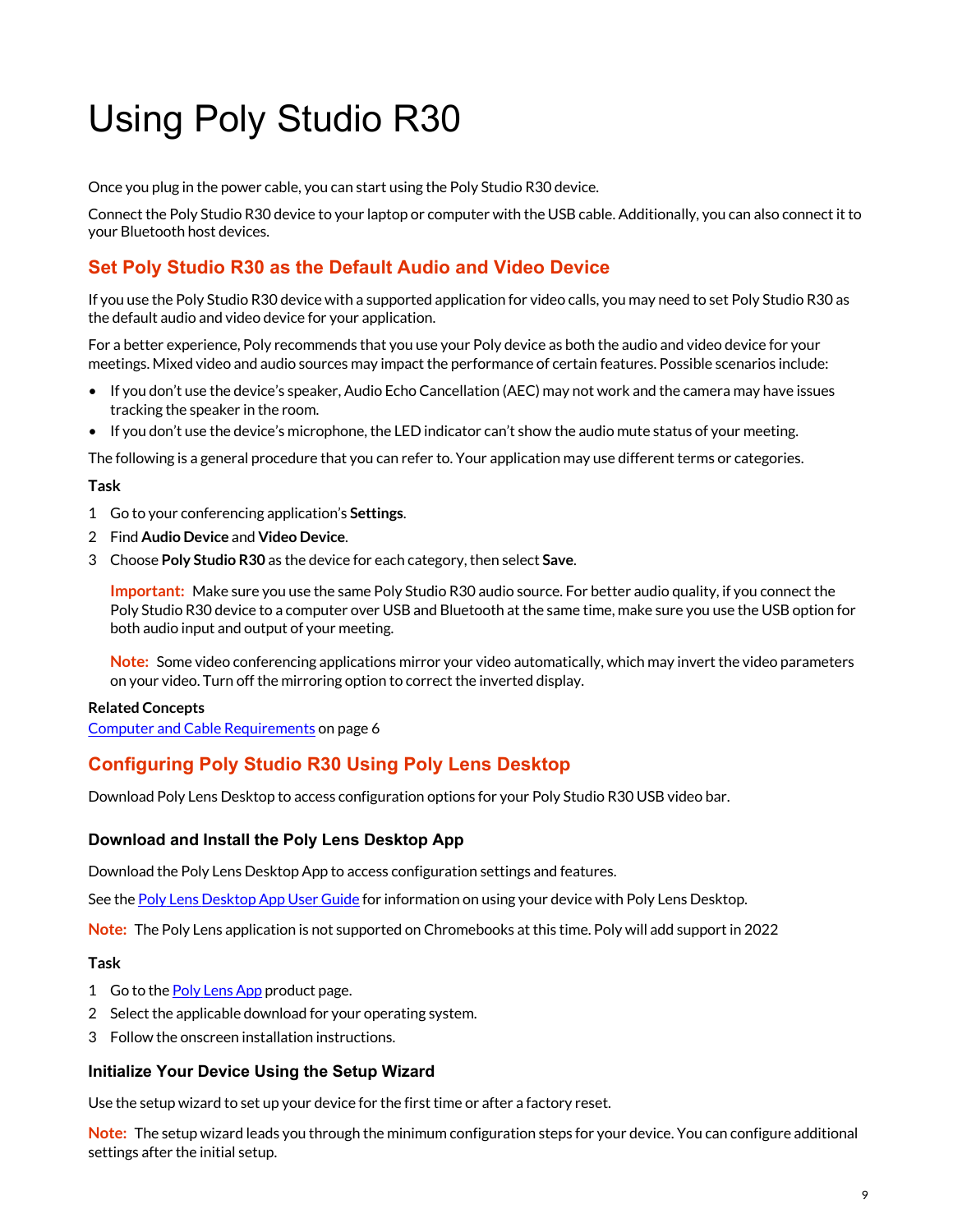#### <span id="page-9-0"></span>**Task**

- 1 Launch Poly Lens Desktop.
- 2 Connect your device to your computer.
- 3 After Poly Lens Desktop detects your device, select the device from the list in the left sidebar.
- 4 Enter the password (the default password isPoly12#\$).
- 5 Do one of the following:
	- Select **Import Configuration** to import an existing configuration file to set up your device.
		- 1 Enter the device name.
		- 2 Select and import an existing configuration file.
	- Select **Begin Setup**.
		- 1 On the **Get Started** page, specify the following information:
			- **Country**
			- **Device Name**
			- **New Device Password**: Enter a password that adheres to the onscreen requirements, or select **Use Weak Password** to enter a simple password.
		- 2 Select **Next**.
		- 3 On the **Network** page, do one of the following:
			- Select the **Wi-Fi** toggle and configure the Wi-Fi network. Select **Next**.
			- Select **Skip** to ignore the settings.
		- 4 On the **Provisioning** page, do one of the following:
			- Configure the provisioning server and select **Next**.
			- Select **Skip** to ignore the settings.
- 6 Select **Finish**.

After you choose **Next** or **Skip** for the provisioning settings, the **Complete** page displays with only a **Back** or **Finish**  option. You must select **Finish** to apply the configuration.

#### **Pair Poly Studio R30 with a Bluetooth Device**

Connect Poly Studio R30 via Bluetooth to your mobile phone, computer or laptop, or tablet to use Poly Studio R30 as the speaker and microphone for your paired device.

Before you pair, you must turn on Bluetooth on Poly Studio R30. **Task**

- 1 Launch Poly Lens Desktop.
- 2 Connect Poly Studio R30 to your computer, and select Poly Studio R30 from the list in the left sidebar.
- 3 On the Poly Studio R30 **Overview** page, select **Pair Bluetooth Audio** .
- 4 On your device, enable Bluetooth and select Poly Studio R30 from the list of available devices. You can start playing music or make phone calls from your paired device using the Poly Studio USB speakerphone for audio.

## **Tracking Modes**

Besides the general group framing and speaker tracking mode, Poly Studio R30 provides more modes for specific scenarios like conversations or presentations.

The group framing and speaker tracking mode supports  $4\times$  digital zoom at most, while the manual zoom supports up to  $5\times$ .

**Note:** You can enable only one mode at a time.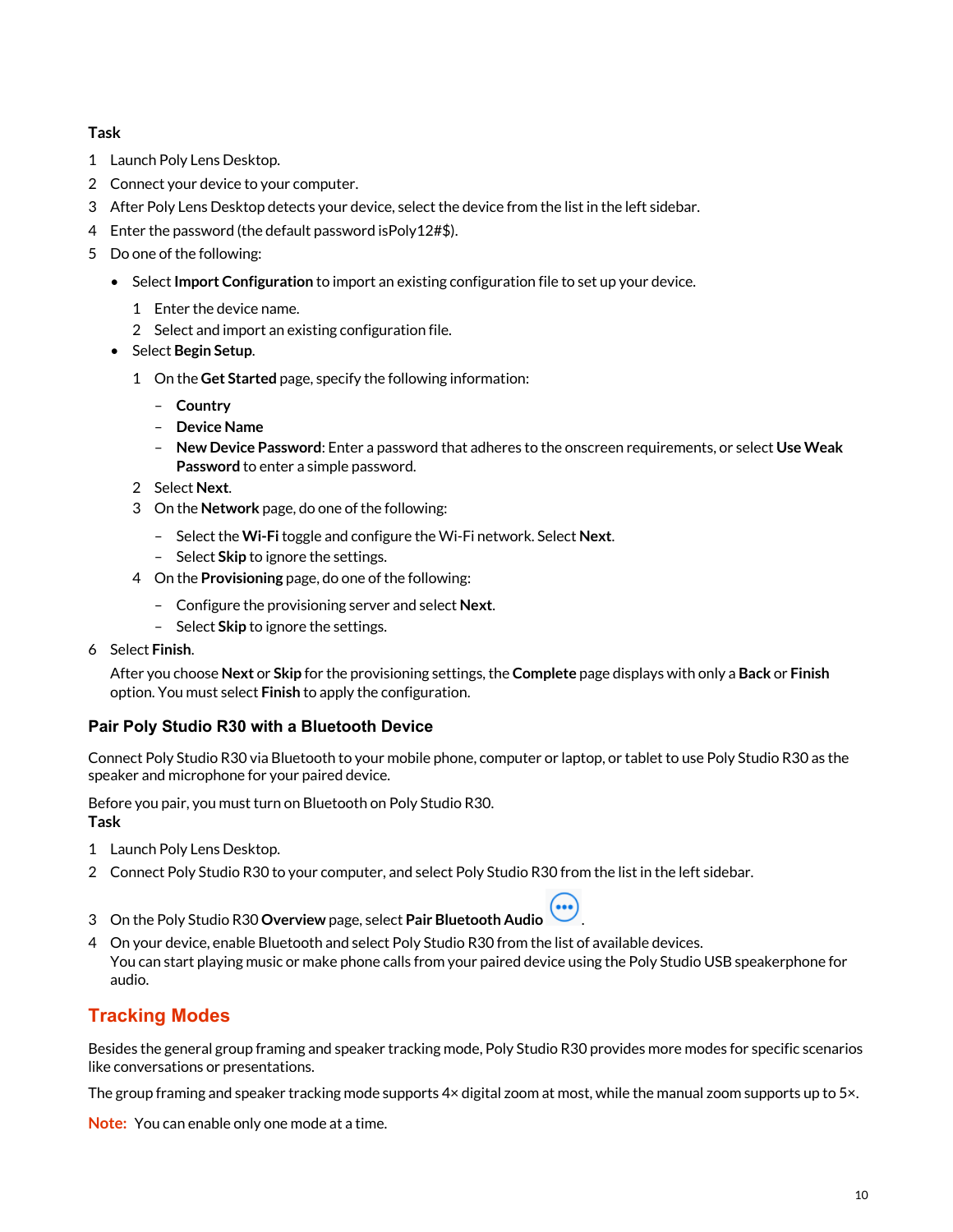#### <span id="page-10-0"></span>**Presenter Mode**

Presenter mode frames the main speaker in your meeting room and follows the speaker when the speaker moves.

You can enable presenter mode for meetings where one person is the primary presenter or for distance learning so the camera always shows the instructor. The camera zooms in to capture both the presenter and the presentation background (for example, a large screen or a whiteboard) and follows the presenter's movement.

Presenter mode ends automatically in the following situations:

- Someone other than the speaker faces the device and starts talking.
- The presenter stops talking for a while.
- The presenter walks off camera.

To ensure the best performance of presenter mode, do the following:

- Place the device within 3 m (10 ft) of the speaker.
- Position the device so the camera is level with the speaker's upper chest instead of eye level. This enables the camera to capture most of the speaker's body along with the presentation background. If you position the camera at the speaker's eye level, the device may be positioned too high to capture all the content on the screen. If you position the camera lower than the speaker's upper chest, the speaker's head may not appear in the camera view.

#### **Conversation Mode**

Conversation mode frames two speakers separately and puts them on the same window in a split view.

**Note:** Conversation mode is a labs feature that has not been fully tested or supported.

When there's a continuous and well-balanced conversation between two participants in the meeting, the device's camera moves to conversation mode from the group view. Note that the following scenarios don't evoke conversation mode:

- One of the speakers talks too little or too much.
- Both speakers talk at the same time.
- More than two speakers talk while taking turns.

Conversation mode automatically ends when a third participant starts talking.

### **Updating Firmware**

Your device can automatically download firmware updates through Microsoft Windows updates, Chromebook updates, or manually using the Poly Lens Desktop app.

Poly Lens Desktop notifies you when a device firmware update is available.

**Note:** MacOS doesn't support automatic updates, so you must use the Poly Lens Desktop app to update the firmware.

For more information on updating your device, see the Poly Lens [Desktop](https://documents.polycom.com/bundle/poly-lens-da/page/c4773981.html) App User Guide.

#### **Reset Your Device**

Return your Poly Studio R30 device to the default settings to help resolve certain issues.

You can also reset your device from Poly Lens Desktop by selecting **Settings > Admin > Restore Defaults**.

**Warning:** Resetting your device empties all the logs and replaces all your saved settings with the default settings except the Lens Desktop **Favorites**.

#### **Task**

- 1 Unplug USB-C from Poly Studio R30.
- 2 Straighten a paper clip and insert it into the reset pinhole.
- 3 Hold the reset button with the paperclip until the LED indicator turns amber. The factory reset is complete after the pulsing white LED turns off and an audible tone sounds.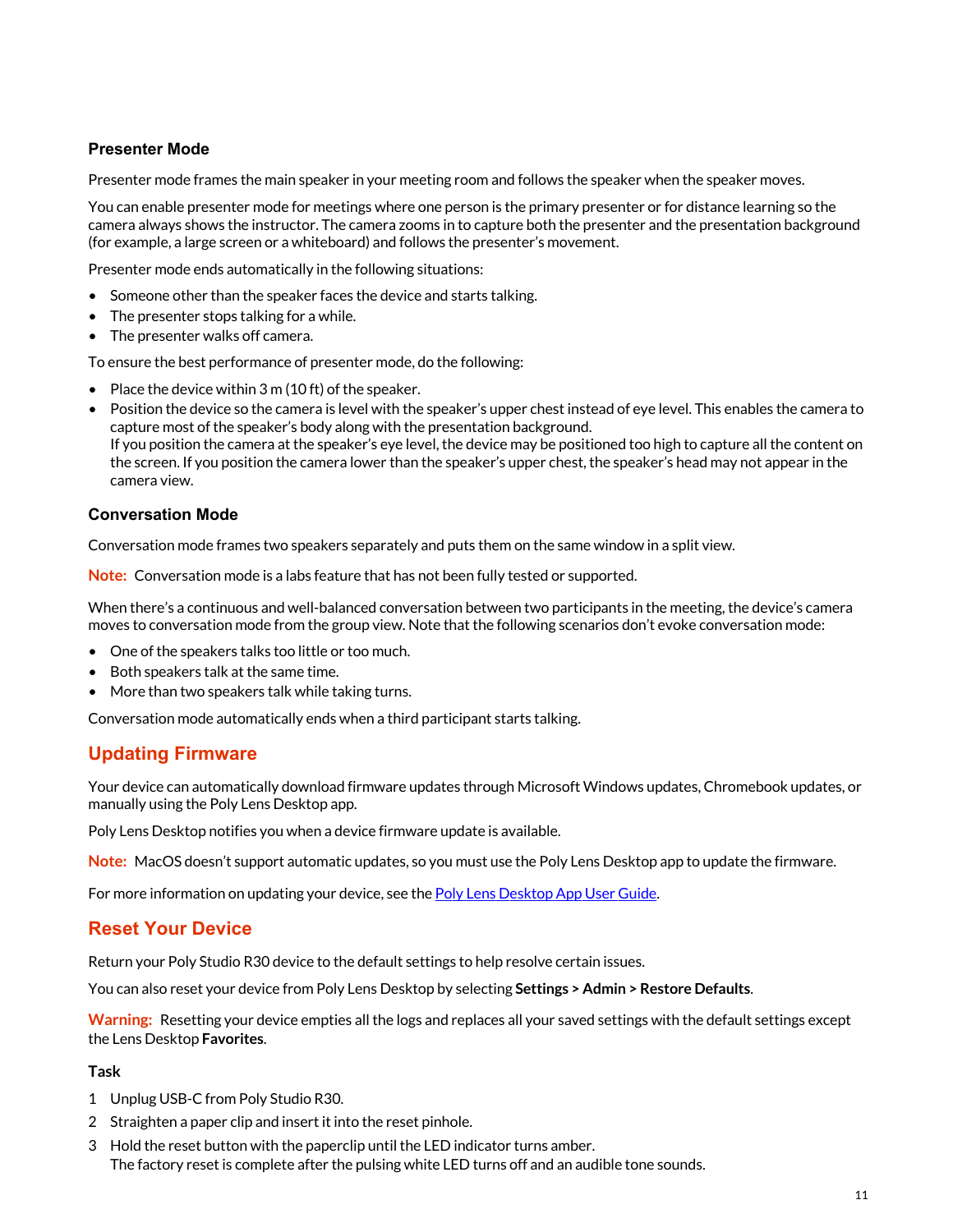<span id="page-11-0"></span>4 Plug the USB-C cable back into your device.

The device clears all saved settings and logs and reboots.

If you use an optional Bluetooth remote control, you must pair it again with your Poly Studio R30 device using Poly Lens Desktop.

## **Factory Restore Poly Studio R30**

Factory restore the Poly Studio R30 personal video bar to resolve potential issues or if your device is unresponsive.

**Warning:** A factory restore completely erases the system's flash memory and restores your device to the factory software version.

#### **Task**

- 1 Unplug the power from your device.
- 2 Insert a straightened paper clip through the reset pinhole on the bottom of the Poly Studio R30 device to press the reset button.
- 3 Hold the reset button with the paperclip and reconnect the power supply to turn the system on.
- 4 Continue to hold the restore button for 3 seconds.

The device LED pulses amber until the factory restore is complete.

### **Restart Your Device**

If you encounter issues with your device, you can manually restart it.

You can also reset your device from Poly Lens Desktop by selecting **Settings > Admin > Restart Device**.

#### **Task**

» Unplug the power cable from the device and plug it back in.

You may need to reselect the device as the default audio and video device for your video conferencing application.

### **Using the Remote Control**

With the optional Poly Bluetooth remote control, adjust the Poly Studio R30 camera and manage other features.

#### **Related reference**

Poly Studio R30 Remote Control Features on page 12

#### **Poly Studio R30 Remote Control Features**

The Poly Studio R30 USB video bar supports a optional low-energy Poly Bluetooth remote control, which you can pair from the Poly Lens Desktop.

By default, Poly Studio R30 enables the tracking function, which provides a hands-free experience except for basic buttons like volume, mute, answer, and hang-up.

The remote control sleeps if it's inactive for 30 seconds. Press any key or move it to wake it up.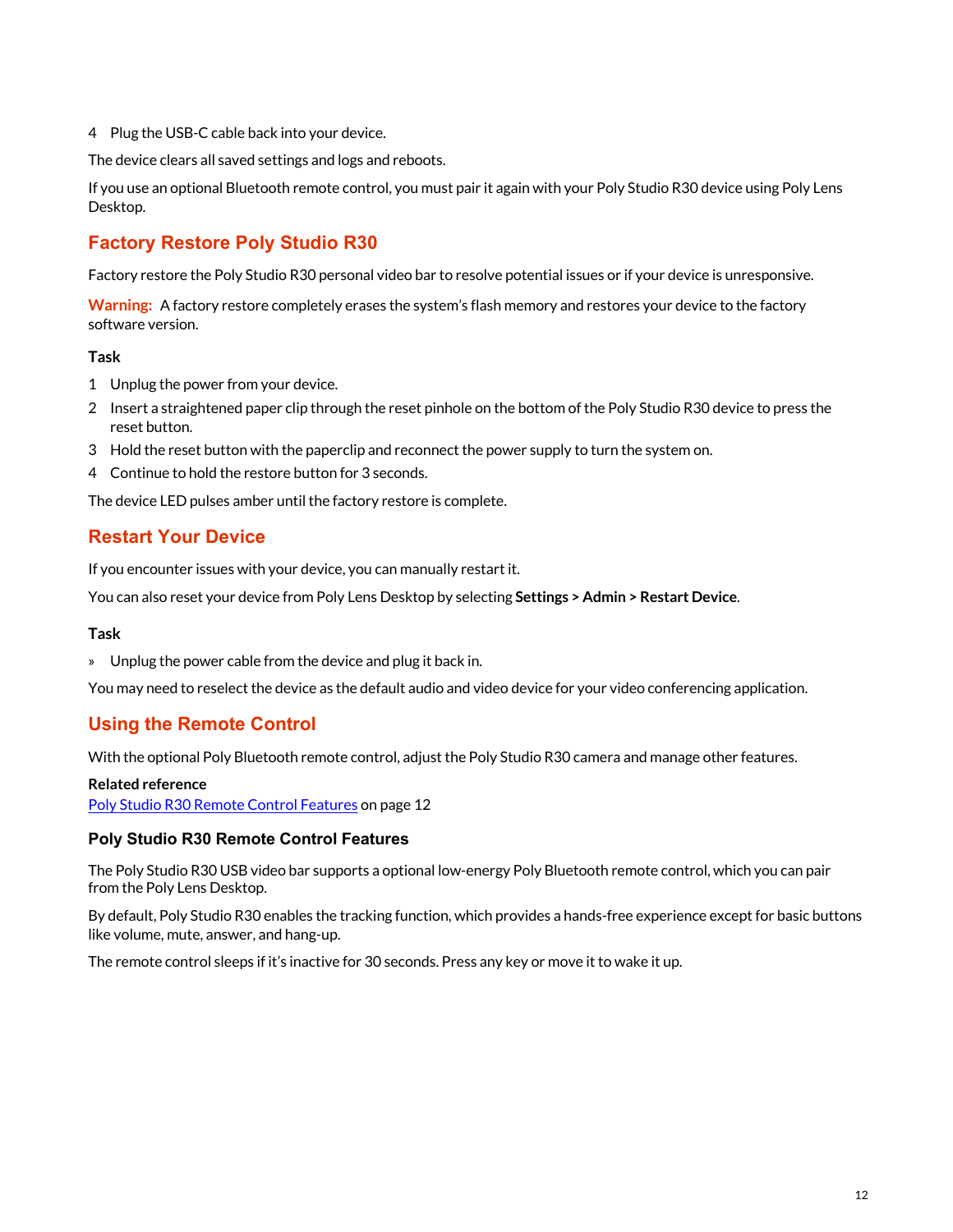

| <b>Button</b><br>Icon | <b>Button Name</b>       | <b>Description</b>                                                                                                                     |
|-----------------------|--------------------------|----------------------------------------------------------------------------------------------------------------------------------------|
| 1                     | Volume Up/Down           | Adjust speaker volume.                                                                                                                 |
| 2                     | Zoom In/Out              | Adjust camera zoom in/out when the tracking mode is off.                                                                               |
| 3                     | <b>Camera Directions</b> | Adjust the direction of camera when the tracking mode is off.                                                                          |
| 4                     | Home                     | Resets the camera to its original status when the tracking mode is off.                                                                |
| 5                     | Preset 1/2               | Long press to store a camera setting.<br>Short press to load a camera setting.<br>The buttons only work when the tracking mode is off. |
| 6                     | Mute/Unmute              | Mutes or unmutes the microphone.<br>Long press the button to set the remote control ready for pairing.                                 |
| 7                     | Bluetooth                | Long press to enable other Bluetooth devices to find the device.                                                                       |
| 8                     | <b>Tracking Mode</b>     | Enables or disables the tracking mode.                                                                                                 |
| 9                     | Answer                   | Answers an incoming call or holds/resumes a Microsoft Skype for Business or<br>Teams call.                                             |
| 10                    | Hang Up                  | Hangs up a call.                                                                                                                       |

**Related Concepts**

[Using the Remote Control](#page-11-0) on page 12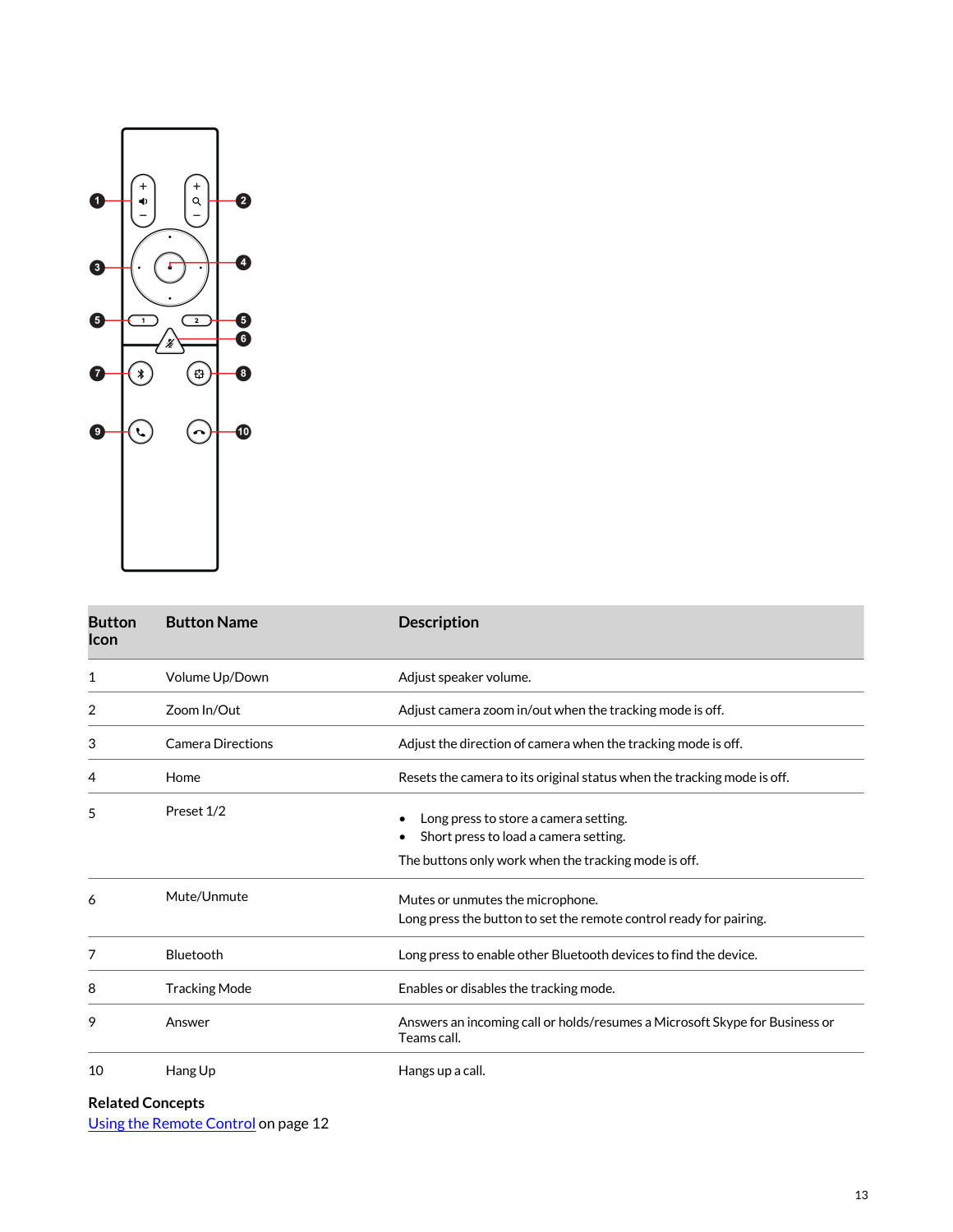#### <span id="page-13-0"></span>**Pair Poly Studio R30 with the Bluetooth Remote Control**

Pair the Bluetooth remote control manually for first-time pairing, after you re-enable **Remote Control Connection**, or after you restore defaults on Poly Studio R30.

#### **Task**

- 1 Launch Poly Lens Desktop.
- 2 Connect Poly Studio R30 to your computer, and select Poly Studio R30 from the list in the left sidebar.
- 3 Select **Settings**.
- 4 Select **Admin**.
- 5 Select the **Remote Control Connection** toggle.

**Note:** If you disable **Remote Control Connection**, the Bluetooth remote control disconnects from the Poly Studio R30 device. You must pair the device manually after you re-enable **Remote Control Connection**.

- 6 On the Poly Studio R30 **Overview** page, select **Pair Bluetooth Remote** . The LED blinks alternate blue and white during the pairing process.
- 7 I ong press **Mute**  $\mathcal{Z}$  on the remote control until you hear a notification sound.

#### **Connect Poly Studio R30 to a Bluetooth Device**

Connect the Poly Studio R30 device to a Bluetooth device such as a mobile phone, a computer or laptop, or a tablet to use it as your Bluetooth device's speaker and microphone.

Poly Studio R30 only supports one Bluetooth connection at a time, but you can connect it to a computer over USB and to a phone over Bluetooth. When connected via Bluetooth, Poly Studio R30 works as an audio device. **Task**

- 1 On the remote control, long press **Bluetooth**  $\mathcal{X}$  to enable pairing mode. The device blinks alternate blue and white with a short tone.
- 2 On your device, enable Bluetooth and select **Poly Studio R30** from the list of available devices. The LED indicator glows solid blue for 2 seconds with a rising tone.

The LED indicator goes back to solid white, and you can start playing music or make phone calls from the Poly Studio R30 speakerphone once you connect.

#### **Saving Shortcuts for Your Favorite Camera Angles**

Save multiple settings for pan, tilt, and zoom for the Poly Studio R30 camera.

The optional Poly remote control can save two presets to adjust the camera to your saved angle directly when the tracking mode is off.

#### Save a Camera Preset

The two numbered buttons on the Poly remote control serve as preset shortcuts.

Turn off tracking mode before you use camera presets. **Task**

- 1 Adjust the camera to the desired position.
- 2 Press the **1** or **2** button on the remote control until you hear a brief tone.

**Important:** If the button already has a saved setting, your new setting overwrites it.

#### Load a Camera Preset

If your camera doesn't track the speaker, use the preset buttons on the remote control to adjust the camera angle.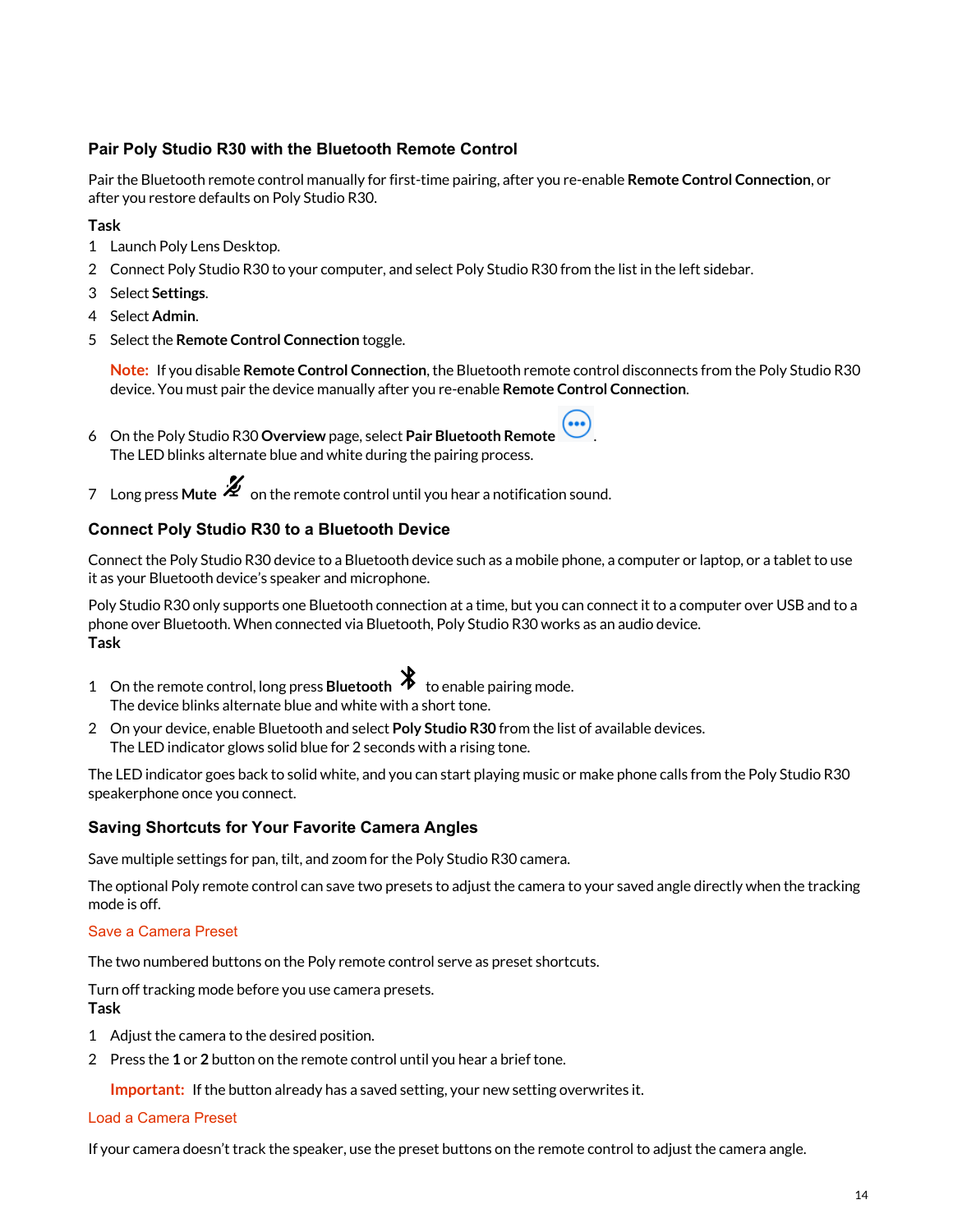Turn off the tracking mode before you use camera presets. **Task**

» Press the **1** or **2** button on the remote control to load the camera preset for the corresponding button.